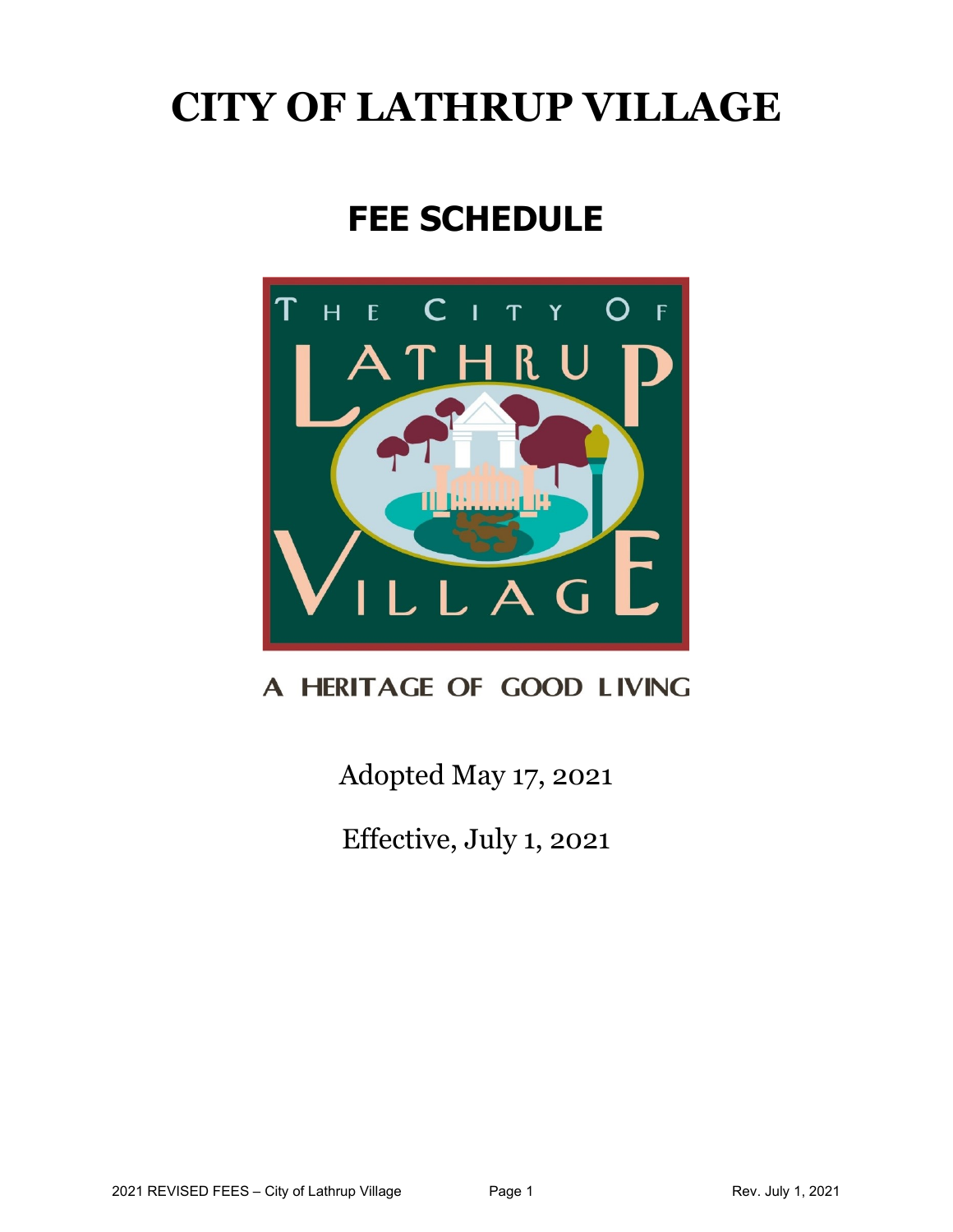# **TABLE OF CONTENTS**

| <b>Building and Code Enforcement Department</b>          |  |
|----------------------------------------------------------|--|
|                                                          |  |
|                                                          |  |
|                                                          |  |
|                                                          |  |
|                                                          |  |
|                                                          |  |
| Heating, Cooling, Burning Equipment and Apparatus Fees17 |  |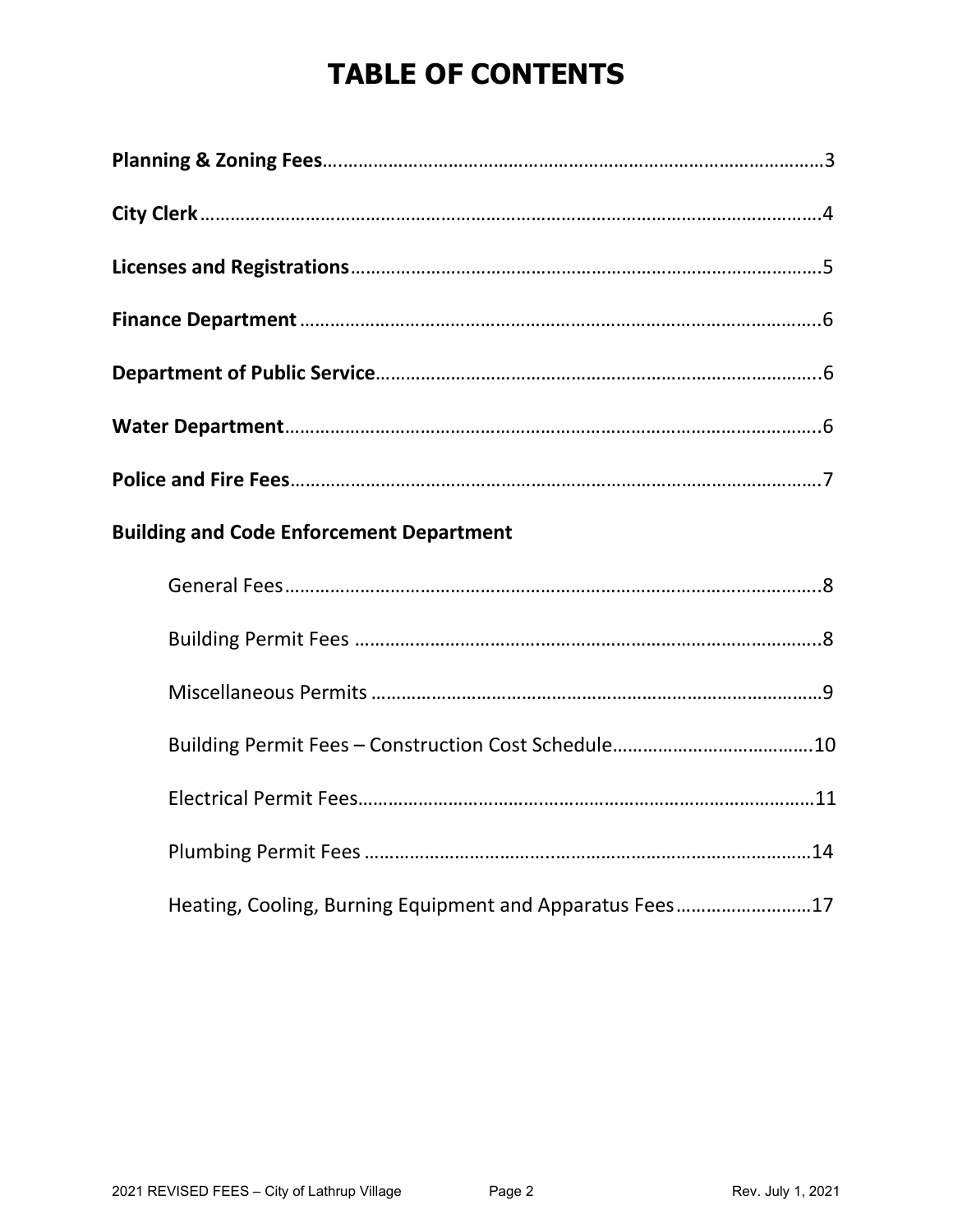# **CITY OF LATHRUP VILLAGE**

# **PLANNING & ZONING FEES**

**ADOPTED OCTOBER 24, 2019**

| <b>Planning Review Fees</b>        |                                                                        |  |
|------------------------------------|------------------------------------------------------------------------|--|
| <b>Application Type</b>            | <b>New Fee</b>                                                         |  |
| Lot Split                          | $$400 + $10/$ lot                                                      |  |
| Rezoning                           | \$895 plus \$15/acre over 10                                           |  |
| Special Land Use Request           | \$1,750                                                                |  |
| Multi-Family Site Plan Review      | $$1,225 + $1/$ unit                                                    |  |
| <b>Commercial Site Plan Review</b> | \$1,300                                                                |  |
| <b>Engineering Plan Review</b>     | \$500                                                                  |  |
| Planned Unit Development           | \$1,000 plus \$100/acre or fraction thereof                            |  |
| <b>Administrative Review</b>       | \$250                                                                  |  |
| <b>Zoning Board of Review</b>      |                                                                        |  |
| Commercial (Dimensional)           | \$500 for 1st variance;<br>\$150/additional variance on the same site  |  |
| Residential (Dimensional)          | \$300 for 1st variance;<br>\$100/additional variance on the same site. |  |
| Use Variance                       | \$850                                                                  |  |

| Evi<br>----<br>. Pre-<br><b>LAU U</b> |  |
|---------------------------------------|--|
|                                       |  |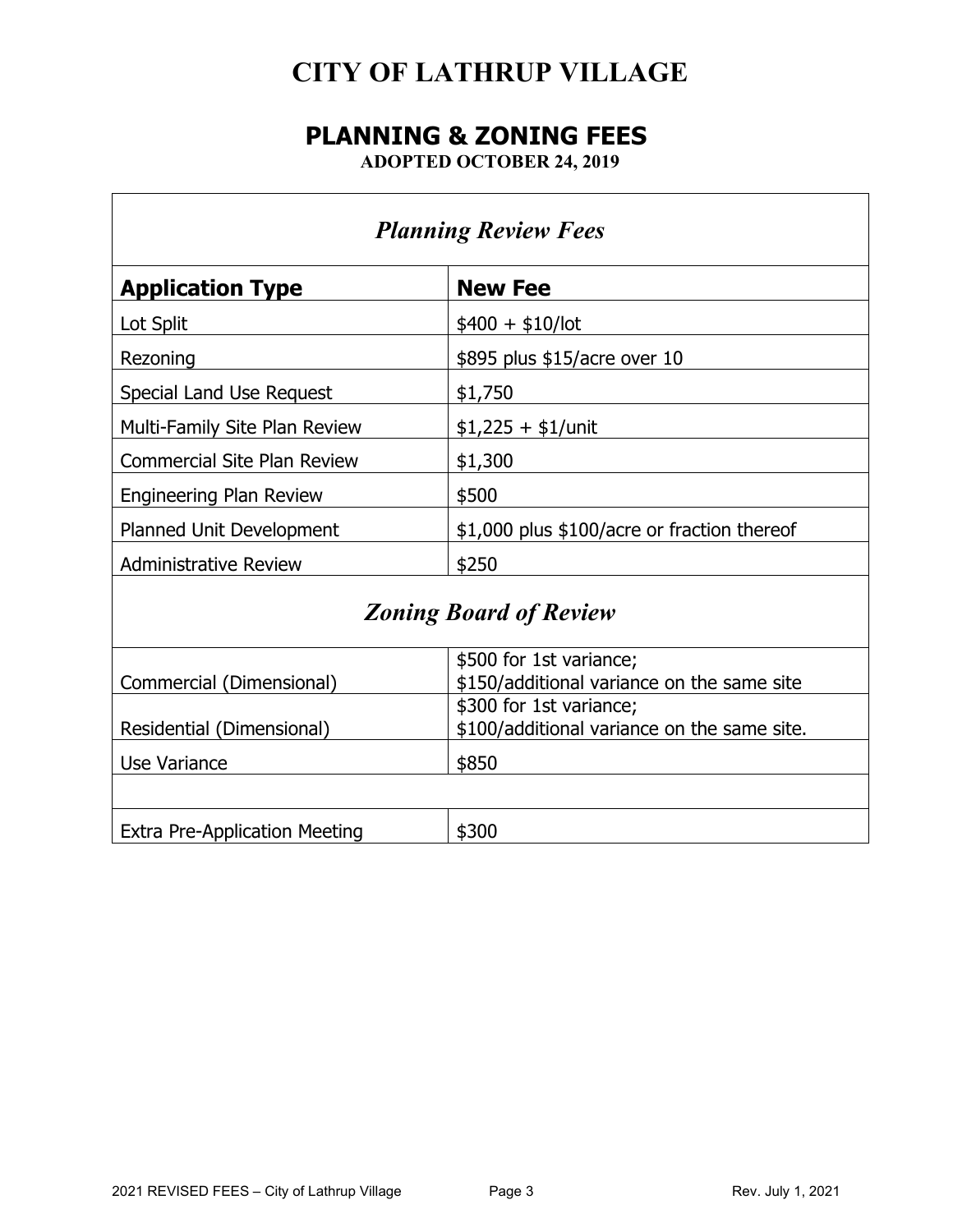# **CITY CLERK FEES**

| <b>AUDIT REPORT</b>                                              | \$25.00                 |
|------------------------------------------------------------------|-------------------------|
| <b>BUDGET BOOKLET</b>                                            | \$.50/pp                |
| FREEDOM OF INFORMATION ACT REQUEST (FOIA)                        |                         |
| For hard and/or email copies                                     | $$.10$ pp + hourly rate |
| Additional cost for copies on electronic media (CD, disk, drive) | \$20.00                 |
| Please see the City's FOIA Policy For Additional Information     |                         |
| <b>MUNICIPAL REFERENCE BOOKS</b>                                 |                         |
| City Charter<br>➤                                                | \$<br>5.00              |
| Municipal Code of Ordinances (not bound)<br>➤                    | \$<br>75.00             |
| Municipal Code of Ordinances (bound)<br>$\blacktriangleright$    | \$125.00                |
| <b>Zoning Book</b><br>➤                                          | \$<br>25.00             |
| <b>NOTARY SERVICE</b>                                            | \$<br>10.00             |
| PRECINCT MAP/CITY MAP                                            | \$<br>2.00              |
| <b>VOTER REGISTRATION</b>                                        |                         |
| List<br>⋗                                                        | 30.00<br>\$             |
| Labels<br>≻                                                      | 35.00<br>\$             |
| CD or Memory Stick<br>➤                                          | 50.00<br>\$             |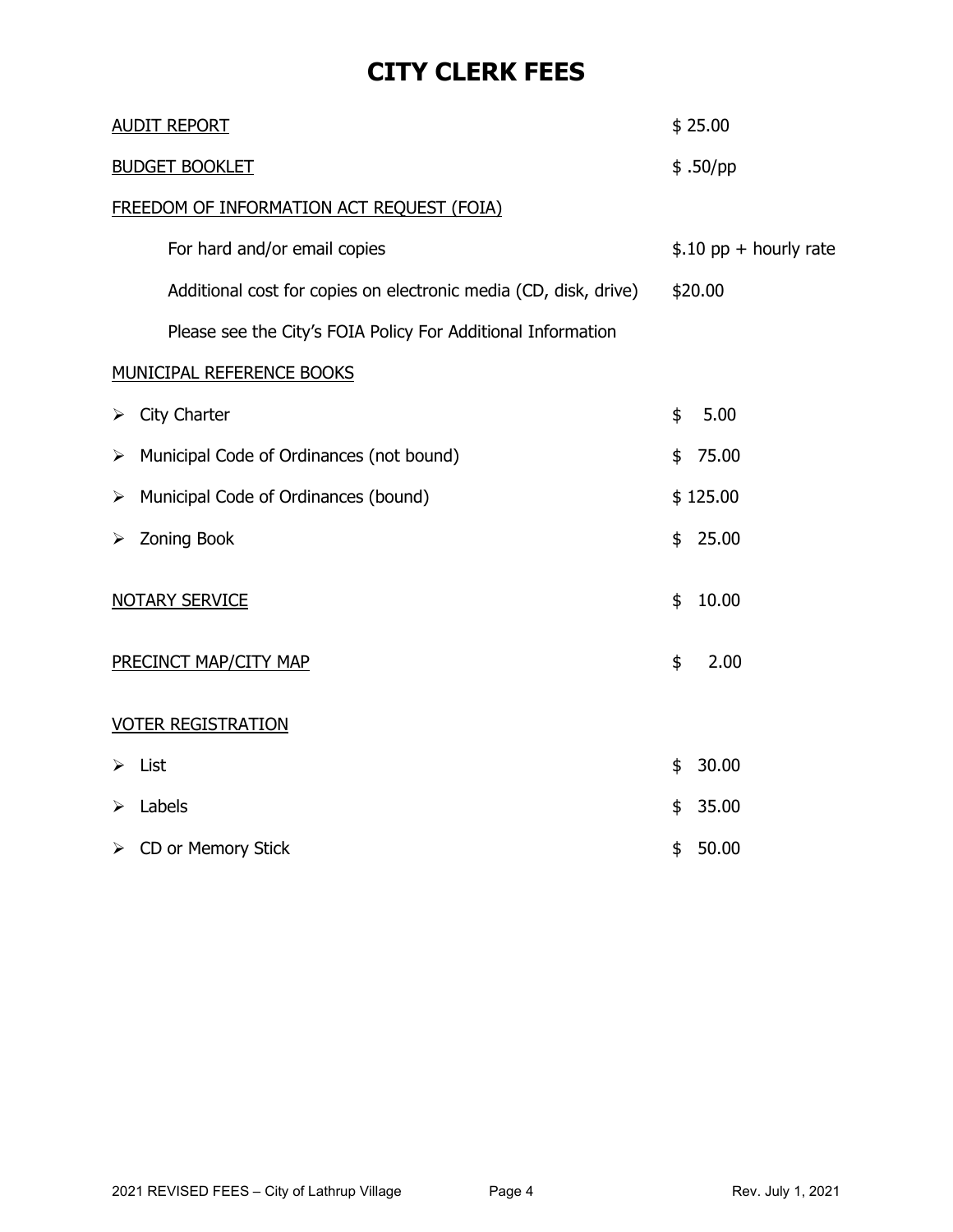## **Licenses and Registrations**

| <b>BUSINESS LICENSE</b>                                                                                                                                                                                                       |                       |
|-------------------------------------------------------------------------------------------------------------------------------------------------------------------------------------------------------------------------------|-----------------------|
| $\triangleright$ New                                                                                                                                                                                                          | \$55.00               |
| Example 2 Figure 2 Figure 2 Figure 2 Figure 2 Figure 2 Figure 2 Figure 2 Figure 2 Figure 2 Figure 2 Figure 2 Figure 2 Figure 2 Figure 2 Figure 2 Figure 2 Figure 2 Figure 2 Figure 2 Figure 2 Figure 2 Figure 2 Figure 2 Figu | \$25.00               |
| $\triangleright$ Late Fee                                                                                                                                                                                                     | \$45.00               |
| <b>GARAGE SALE</b>                                                                                                                                                                                                            |                       |
| $\triangleright$ 2 Signs                                                                                                                                                                                                      | \$5.00                |
| $\triangleright$ 3 Signs                                                                                                                                                                                                      | \$7.00                |
| HANDBILL DISTRIBUTION LICENSE                                                                                                                                                                                                 |                       |
| $\triangleright$ Application fee                                                                                                                                                                                              | $$25.00$ plus         |
| $\triangleright$ Per Day                                                                                                                                                                                                      | \$5.00                |
| $\triangleright$ Per Week                                                                                                                                                                                                     | \$10.00               |
| $\triangleright$ Per Year                                                                                                                                                                                                     | \$50.00               |
| LIQUOR LICENSE APPLICATION                                                                                                                                                                                                    | \$500.00              |
| $\triangleright$ Plus per person with management or financial interest                                                                                                                                                        | \$200.00              |
| PEDDLERS, SOLICITORS & TRANSIENT MERCHANTS                                                                                                                                                                                    |                       |
| $\triangleright$ Application fee                                                                                                                                                                                              | \$25.00 plus          |
| One year license<br>≻                                                                                                                                                                                                         | \$25.00               |
| $\triangleright$ 90 day Registration for Independent Individual or Group                                                                                                                                                      | \$15.00               |
| $\triangleright$ 90 day Registration for each individual in a group                                                                                                                                                           | $$5.00/per$ person    |
| $\triangleright$ Charitable Solicitors                                                                                                                                                                                        | no fee, must register |
| <b>PET LICENSE</b>                                                                                                                                                                                                            |                       |
| Dog or Cat<br>➤                                                                                                                                                                                                               | \$6 until March 1st   |
|                                                                                                                                                                                                                               | \$11 thereafter       |

#### RESIDENTIAL& COMMERCIAL RENTAL – ANNUAL REGISTRATION / LICENSE\*

- (1) Single-family dwelling; **\$150**
- (2) Two-family dwelling; **\$150**
- (3) Multiple-family dwellings, apartment, etc. containing three to ten units; **\$300 + \$25/unit**
- (4) Multiple-family dwellings, apartments etc. containing eleven to fifty units; **\$300 + \$25/unit**
- (5) Multiple-family dwellings, apartments, etc. containing in excess of 50 units; **\$300 + \$25/unit**
- (6) Commercial and office structures; **\$300 + \$25/unit**
- (7) Penalty fee for renting without license; **\$300 (in addition to regular fee)**
- (8) Inspection trip charge (in excess of three trips in a single registration period). **\$225**
- (9) Late registration fee. **\$25 (in addition to regular fee)**
- (10) Conditional license fee. **\$500 plus \$500 bond (bond to be returned when conditions met)**

\*City Ordinance Section 18-183 – Each rental unit shall be registered with the City Clerk on an annual basis prior to any premises or part thereof being offered for occupancy, and shall not be occupied without acquiring a landlord license in accordance with the requirements of this article.

#### VACANT PROPERTY REGISTRATION 6200.00 Annually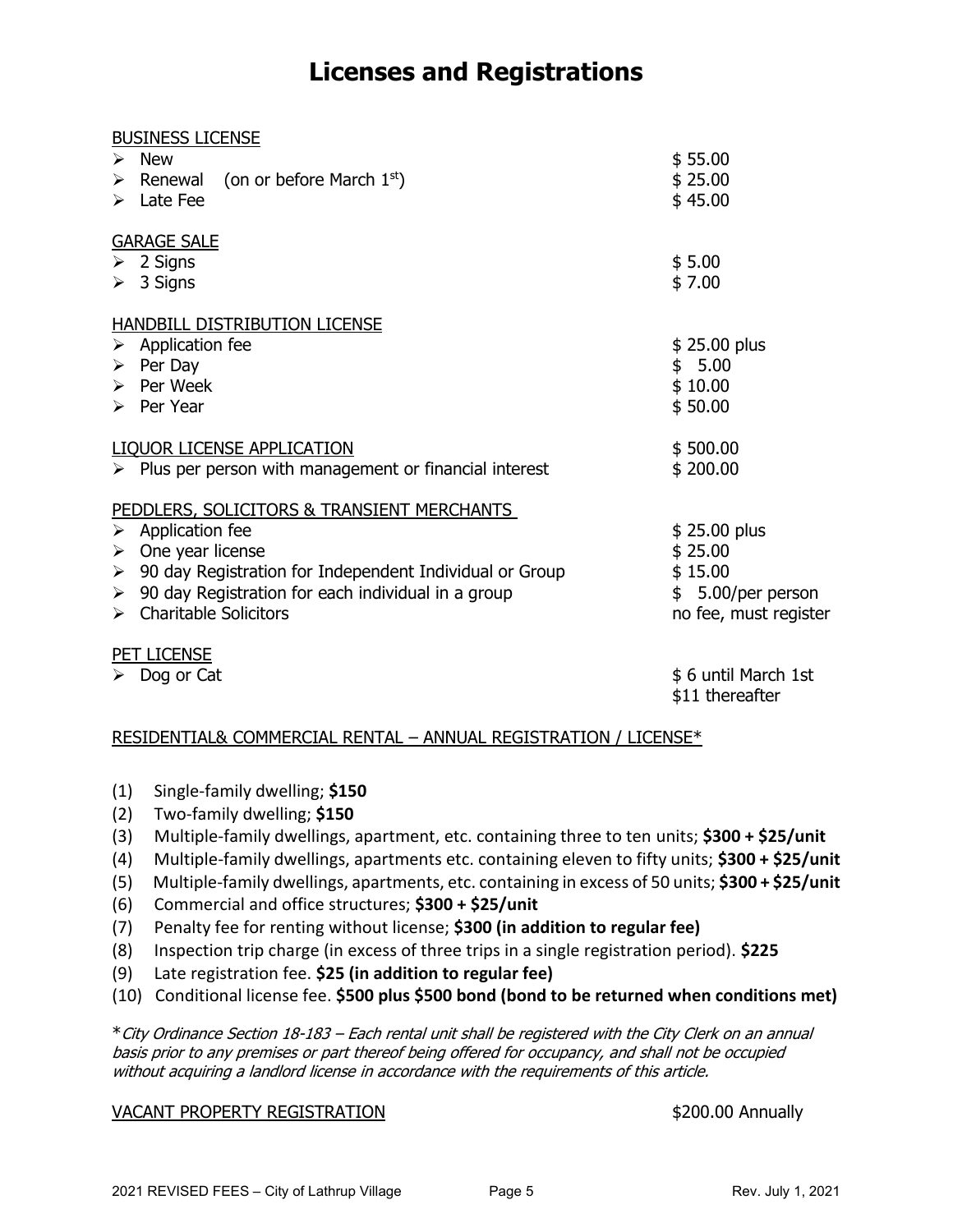### **FINANCE DEPARTMENT**

RETURNED CHECK FEE \$ 50.00

### **DEPARTMENT OF PUBLIC SERVICE**

RECYCLING BIN \$12.00

OUTSIDE REFUSE CONTAINERS (1-day) \$ 25.00 with \$50 Bond \*Applies to roll-off dumpsters and storage containers (SAM, PODs, etc.)

### **WATER DEPARTMENT**

#### WATER SERVICE

|   | > WATER SHUTOFF/RESTORATION FOR NON-PAYMENT: | \$50.00                     |
|---|----------------------------------------------|-----------------------------|
|   | > REMOVE/REPLACE METER FOR WINTER:           | \$50.00                     |
|   | <b>METER TEST:</b>                           | \$25.00, first time is free |
| ➤ | WATER METER REPLACEMENT/INSTALLATION         |                             |
|   | Meter Size                                   | <b>Installation Cost</b>    |
|   | $5/8$ Inch                                   | \$180.00                    |
|   | $3/4$ Inch                                   | \$235.00                    |
|   | 1 Inch                                       | \$310.00                    |
|   | $1\frac{1}{2}$ Inch                          | \$595.00                    |
|   | 2 Inch                                       | \$730.00                    |
|   | DENIALTY FOD LATE WATER BILL BAVAIENT        | 100/120                     |

- ➢ PENALTY FOR LATE WATER BILL PAYMENT 10% of Overdue Bill
-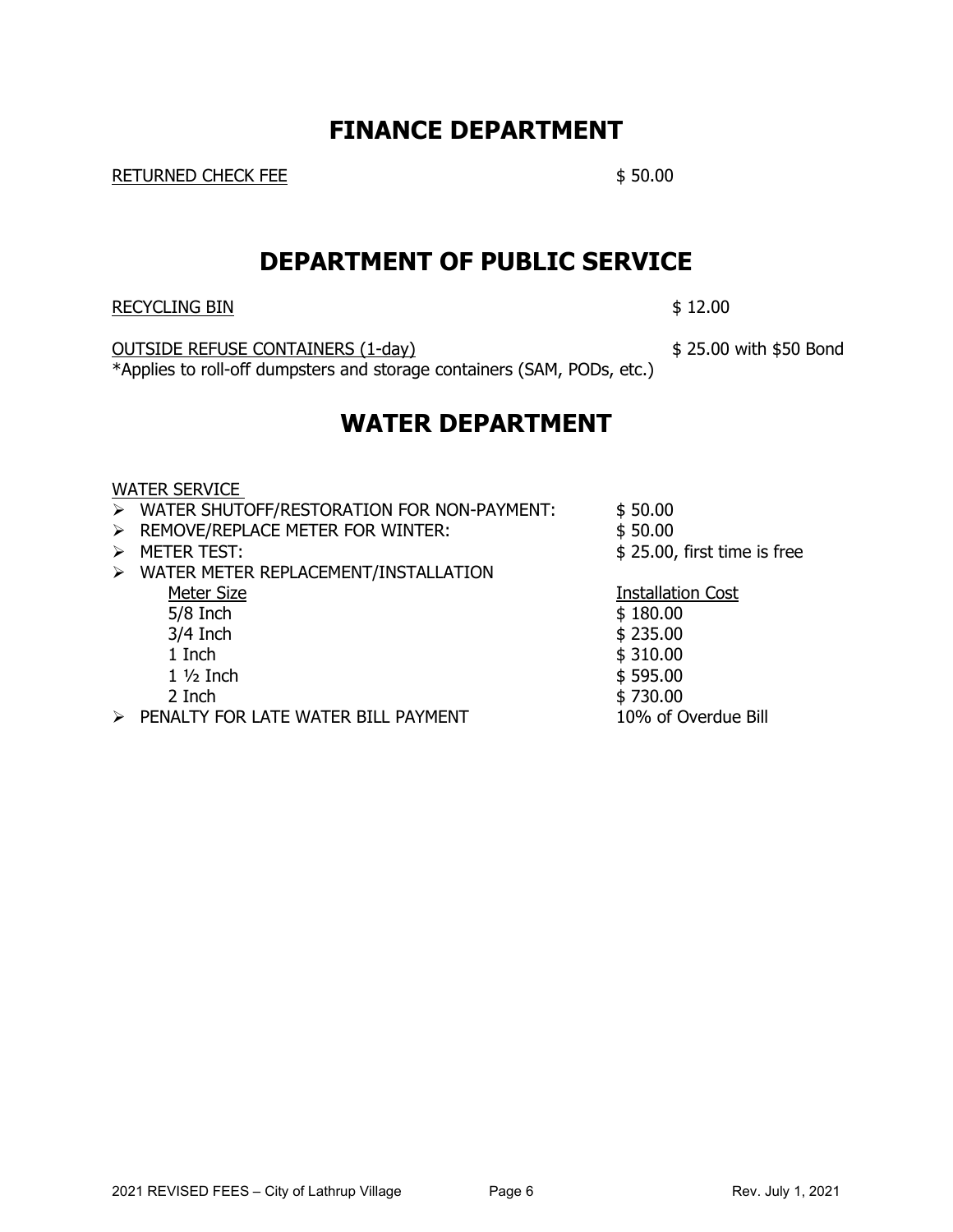# **POLICE & FIRE FEES**

| <u>fire division</u><br>248.796 5700<br>$\triangleright$ For Fire Alarm Permit & Inspections<br>$\triangleright$ Fire Suppression Permit & Inspections | Southfield Fire Inspector |
|--------------------------------------------------------------------------------------------------------------------------------------------------------|---------------------------|
| <u>PATROL DIVISION</u>                                                                                                                                 |                           |
| $\triangleright$ Vehicle Impound Release                                                                                                               | \$25.00                   |
| <u>RECORDS BUREAU</u>                                                                                                                                  |                           |
| $\triangleright$ Accident Reports                                                                                                                      | \$10.00                   |
| $\triangleright$ Incident Reports                                                                                                                      | \$10.00                   |
| $\triangleright$ VIN Inspection / Salvage Title                                                                                                        | \$20.00                   |
| > Police Clearance Letter                                                                                                                              | \$10.00                   |
| $\triangleright$ Gun Permits                                                                                                                           | \$0.00                    |
| $\triangleright$ Parade, Athletic Event and Public Assembly Permit<br>(Per Ordinance 399-08)                                                           | \$100.00                  |
| $\triangleright$ Court Ordered Preliminary Breath Test (PBT)                                                                                           | \$20.00                   |
| ALARM                                                                                                                                                  |                           |
| $\triangleright$ Alarm Registration Form (in effect for 3 years)                                                                                       | \$20.00                   |
| $\triangleright$ Alarm Registration Renewal                                                                                                            | \$5.00                    |
| $\triangleright$ Excessive False Alarms (more than 3 in 12 months)<br>(per City Code Sec. 26-29)                                                       | \$100.00                  |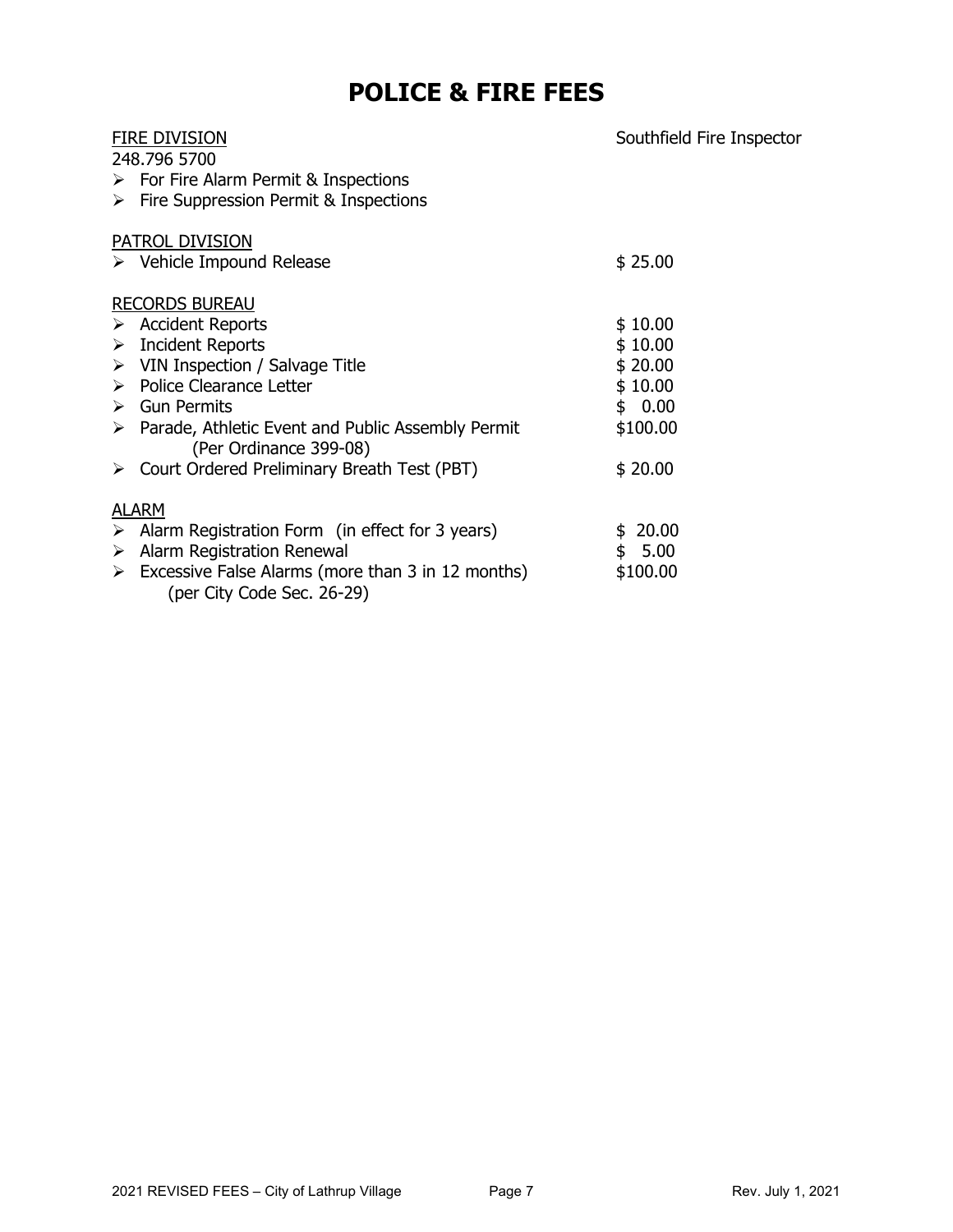### **BUILDING AND CODE ENFORCEMENT**

### **GENERAL FEES**

| <b>COMMERCIAL INSPECTION</b>                                                                                                                                                                                  | $$75.00/per$ unit |
|---------------------------------------------------------------------------------------------------------------------------------------------------------------------------------------------------------------|-------------------|
| <b>INSPECTION FEE</b>                                                                                                                                                                                         | \$40.00/each      |
| <b>RENEWALS</b><br>Any permit issued shall become invalid if the authorized work is not commenced within six<br>months after issuance of the permit or if the authorized work is suspended or abandoned for a | \$25.00           |

period of six months after time to commencing the work.

#### PERMIT CANCELLATION REFUND

- 
- 

➢ Before Work Begins 50% of permit fee returned ➢ After Work Begins 0% of permit fees returned

**MISSED APPOINTMENT** – with the Building Official or inspectors are subject to a \$40.00 fee for rescheduling.

#### **DOUBLE FEE**

Work started prior to obtaining a permit will be charged at "double fee" rates.

NUISANCE CUT **\$ 160.00 per hour\*** \*calculated in 15 minutes increments

### **BUILDING PERMIT FEES**

| <b>APPLICATION REVIEW</b> | \$50.00 |  |
|---------------------------|---------|--|
|                           |         |  |

#### BOND- PERFORMANCE / CLEAN-UP

Rates may be increased or decreased at the discretion of the Building Official. Bonds will be forfeited for failing to comply with applicable regulations, upon suspension of the permit or to pay uncollected fees. Bonds unclaimed by written consent within one year of final inspection will be forfeited.

|                       | $\triangleright$ Residential in ground pools | \$250.00   |
|-----------------------|----------------------------------------------|------------|
| $\blacktriangleright$ | Residential new structures or additions      |            |
|                       | Under \$1,000.00<br>$\circ$                  | \$100.00   |
|                       | $$1,000 - $10,000$<br>$\circ$                | \$150.00   |
|                       | $\circ$ Over \$10,000                        | 2% of cost |
| $\blacktriangleright$ | Multi-family (per building)                  | \$5,000.00 |
| $\blacktriangleright$ | Sign erection or alteration                  | \$50.00    |
|                       | Commercial new structures and alterations    |            |
|                       | Under \$1,000.00<br>$\circ$                  | \$100.00   |
|                       | $$1,000 - $10,000$<br>$\Omega$               | \$150.00   |
|                       | Over \$10,000<br>$\circ$                     | 2% of cost |

LICENSING AND REGISTRATION FEE \$15.00

\$75.00 Minimum or Twenty (20%) percent of the permit fee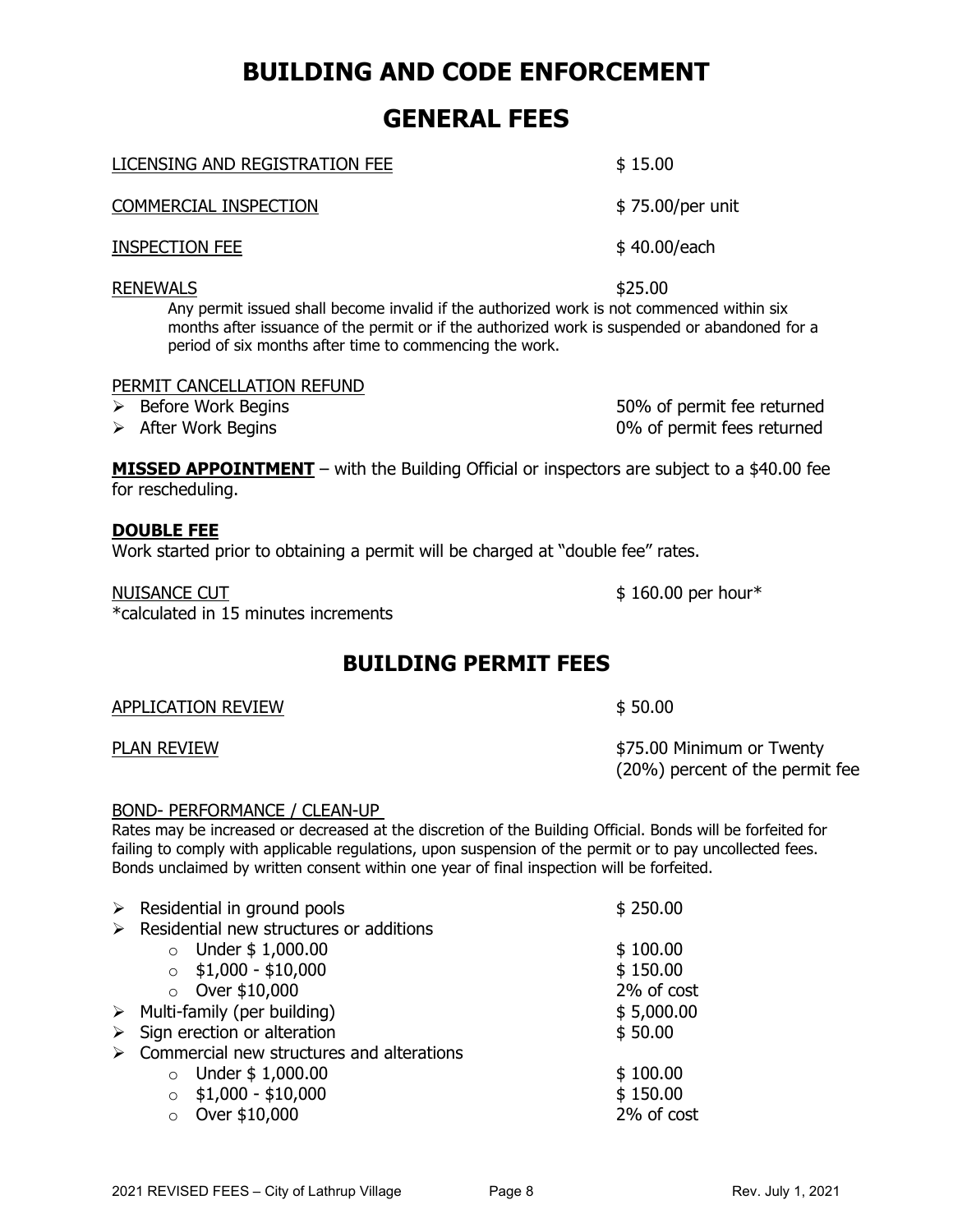### **BUILDING AND CODE ENFORCEMENT**

### **MISCELLANEOUS PERMITS**

NOTE: Time permits, rough inspections, sign inspections, special inspections, and fire alarm fees will be computed separately and not in combination.

| DEMOLITION (exterior)                                                    |                                    |
|--------------------------------------------------------------------------|------------------------------------|
| Residential<br>$\blacktriangleright$                                     | 300.00<br>\$                       |
| Commercial<br>➤                                                          | \$1,000.00                         |
| > Plus CASH bond                                                         | \$1,000.00                         |
| <b>EXTRA CEMENT PERMITS</b>                                              |                                    |
| Sidewalk (Right of Way sidewalk only)                                    | \$.10 per linear ft (\$10.00 min)  |
| Approach                                                                 | \$40.00                            |
| Culvert                                                                  | \$40.00                            |
| <b>Inspections</b>                                                       | \$40.00                            |
| RIGHT-OF-WAY                                                             |                                    |
| $\triangleright$ Construction Cost                                       | Deposit (% of construction cost)   |
| $0 - $25,000$                                                            | \$1,250 minimum                    |
| $$25,000 - $100,000$                                                     | \$1,250+ 4% of amt. over \$25,000  |
| $$100,000 - $250,000$                                                    | \$4,250+ 3.5% of amt. over         |
| \$100,000                                                                |                                    |
| Over \$250,000                                                           | \$9,500+ 3% of amt. over \$250,000 |
| *Separate applications must be completed and submitted for each location |                                    |
| <b>SIGNS</b>                                                             |                                    |
| $\triangleright$ Permanent Signs                                         |                                    |
| Up To \$1,000.00                                                         | \$55.00                            |
| \$1,001.00 and above                                                     | \$110.00                           |
| $\triangleright$ Temporary Signs                                         |                                    |
| (14 day maximum, per event)                                              | 15.00<br>\$                        |
| SOIL EROSION                                                             | Issued by Oakland County           |
| SWIMMING POOLS AND HOT TUBS                                              |                                    |
| > Portable-Above Ground                                                  | \$50.00                            |
| $\triangleright$ In-Ground, Built in                                     | \$110.00                           |
| TELECOMMUNICATIONS PERMIT                                                | \$500.00                           |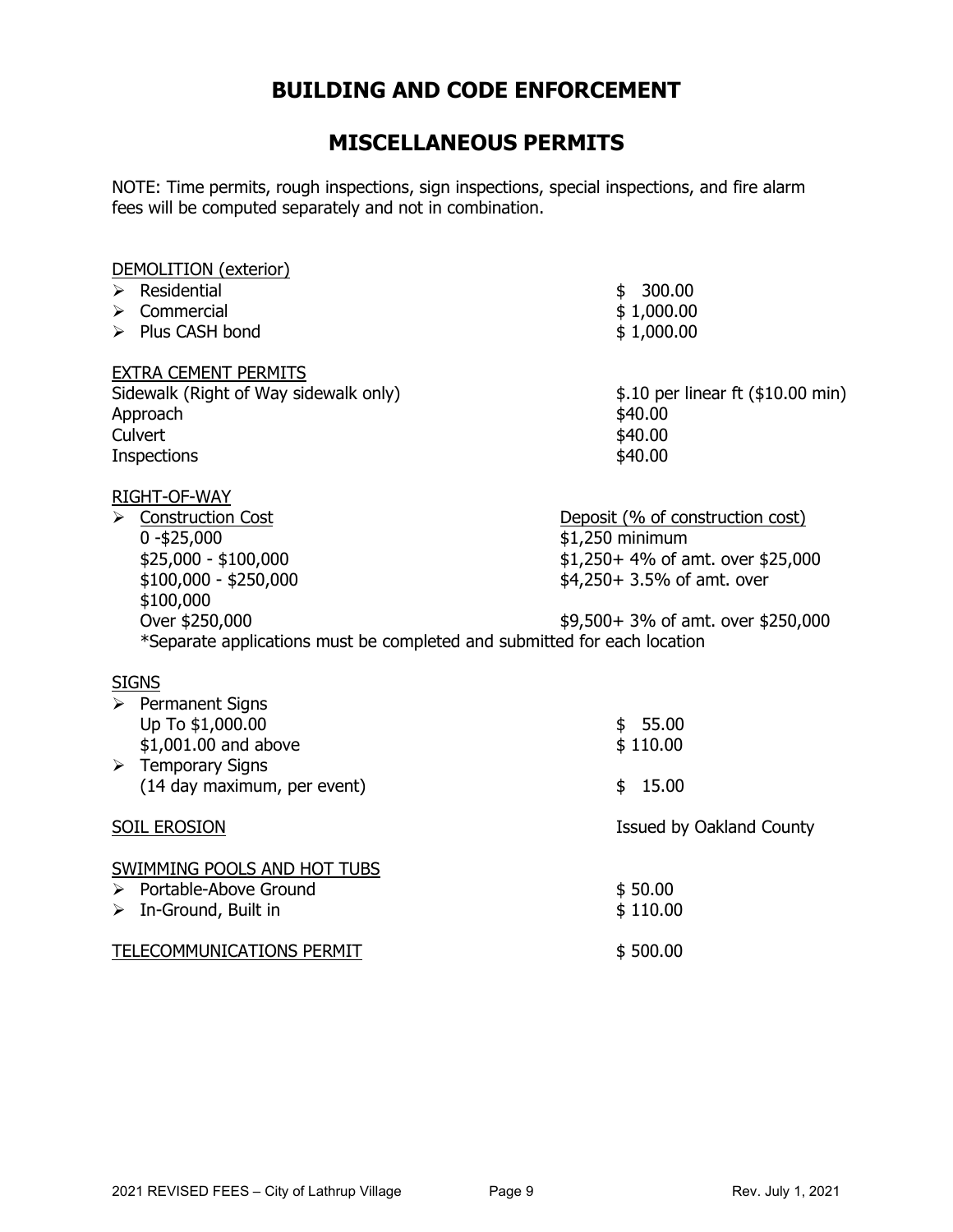# **Building Permit Fees**

#### **CONSTRUCTION COST SCHEDULE**

The International Code Council square foot construction cost table is to be used with the City of Lathrup Village Building Permit and Plan Review Fee Schedules for computation of total cost of construction improvement. The building permit and plan review fees are based on the estimated construction value as calculated in accordance with the International Code Council's square foot construction code table (gross area x sq. ft. construction cost). The most current (BVD) Building Valuation Data Table in effect on July 1<sup>st</sup> of each year at the (ICC) International Code Council web site [\(www.iccsafe.org/\)](http://www.iccsafe.org/) will be the table utilized for present and future calculations. ICC BVD outlines the base cost per square foot for any given Use/Group/Type of construction combination. These figures are not intended to reflect actual cost of construction, but are used as a basis for determination of fees related to services rendered for projects.

Projects where it is not feasible to determine the construction value using the BVD Table will have the construction value set by the Building Official. The Building Officials decision may be based on executed contracts, the BVD Table, other similar projects or other engineer or architects estimates. The Building Officials decision will be final.

| Application fee non-refundable | \$50.00 |
|--------------------------------|---------|
| Contractor registration fee    | \$25.00 |
| Re- Inspection fee             | \$40.00 |

(1) A building permit fee shall be paid for all new buildings, alterations, additions based on the construction cost evaluation of the Building Valuation Data Table and the following permit fee schedule:

| Minimum Building Permit Fee (Under \$1,000)<br>Valuation \$1,000 up to \$10,000<br>multiplied by .016 | \$100.00<br>\$100 plus valuation over \$1,000                   |
|-------------------------------------------------------------------------------------------------------|-----------------------------------------------------------------|
| Valuation over \$10,000 up to \$100,000                                                               | \$244 plus valuation over \$10,000<br>multiplied by .015        |
| Valuation over \$100,000 up to \$1,000,000                                                            | \$1,594 plus valuation over \$100,000<br>multiplied by .0148    |
| Valuation over \$1,000,000                                                                            | \$14,614 plus valuation over<br>\$1,000,000 multiplied by .0076 |
| (2) All interior demolitions (non-structural)                                                         | \$150.00                                                        |
| (3) Temporary theatres, Carnivals and Exhibitions<br>(Site plan approval required)                    | \$250.00                                                        |

(4) In no case shall the total number of inspections requested exceed the permit fee paid at \$50.00 per inspection. Work not repaired at the time of re- inspection, or works not ready or available for inspection at the time the inspection is requested, will require an additional re-inspection fee of \$50.00.

| (5) All roofing permits                        |     | \$120.00 |  |
|------------------------------------------------|-----|----------|--|
| (6) Window permits up to 10 windows            |     | \$ 80.00 |  |
| (7) Each additional window                     | -SS | 5.00     |  |
| (8) Accessory Structures – Fences, Sheds,      |     |          |  |
| Dumpster Enclosures, Satellites and Flag Poles |     | \$80.00  |  |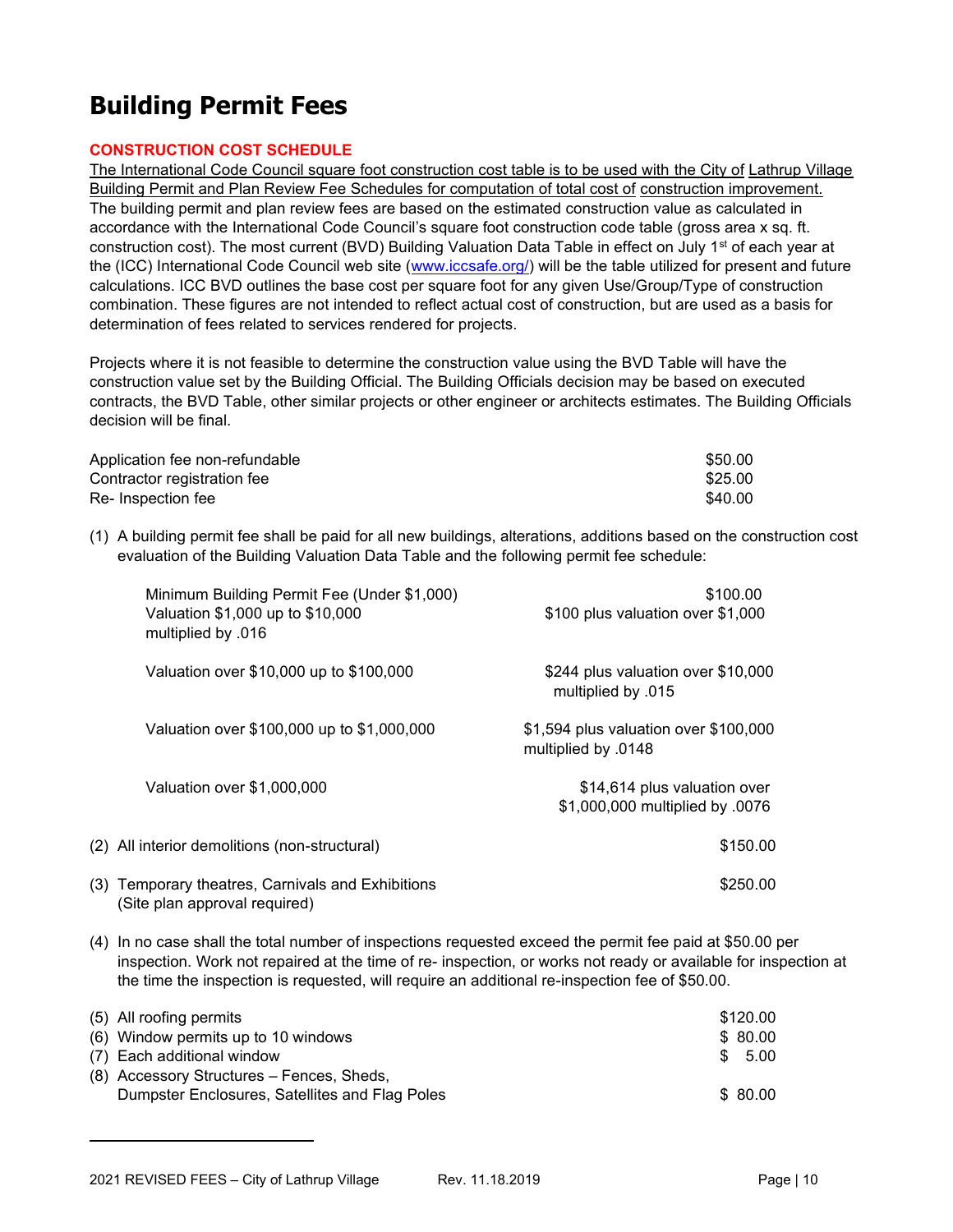# **Electrical Permit Fees**

Application fee non-refundable \$40.00

Electrical permit fees shall be paid for all permits, including but not limited to, apparatus and equipment installed in new buildings, alterations, additions, field inspection service and repairs, according to the following schedule. In no case shall less than \$50.00 be charged for any one permit, and fees for additions to open permits under the same contractor's name shall not be charged less than \$15.00.

|                                                                                    | (1) Electrical Contractor Registration Fee                                                                        | \$25.00            |
|------------------------------------------------------------------------------------|-------------------------------------------------------------------------------------------------------------------|--------------------|
|                                                                                    | (2) Inspection Fee minimum 2 inspections contractor must provide<br>total # of inspection required at application | \$40.00            |
|                                                                                    | (3) Commercial Electrical Permit Fees:                                                                            |                    |
|                                                                                    | Annual Permits: (includes 2 status inspections)                                                                   | \$150.00           |
|                                                                                    | <b>Circuits:</b>                                                                                                  |                    |
|                                                                                    | Furniture Systems - EACH OUTLET                                                                                   | \$6.00             |
|                                                                                    | All New or Extended                                                                                               | \$6.00             |
|                                                                                    | <b>Generators KW: Optional Standby</b><br>Generators Up to 30 KW - Residential                                    | \$80.00            |
|                                                                                    | Generators over 30 KW- Commercial                                                                                 | \$100.00           |
|                                                                                    |                                                                                                                   |                    |
|                                                                                    | <b>Transfer Switch</b>                                                                                            | \$50.00            |
|                                                                                    | <b>Emergency or Legally Required</b><br>30 KW and under PER HOUR                                                  | \$50.00            |
|                                                                                    | Over 30 KW PER HOUR                                                                                               | \$50.00            |
|                                                                                    | <b>Transfer Switch PER HOUR</b>                                                                                   | \$50.00            |
|                                                                                    | <b>HVAC:</b>                                                                                                      |                    |
|                                                                                    | Furnace                                                                                                           | \$40.00            |
|                                                                                    | Geothermal                                                                                                        | \$50.00            |
|                                                                                    | Space Heater                                                                                                      | \$30.00            |
|                                                                                    | Low Voltage: Excluding Data/Telecom                                                                               |                    |
|                                                                                    | Per Device                                                                                                        | \$7.00             |
|                                                                                    | <b>Appliances:</b>                                                                                                | \$25.00            |
|                                                                                    | Includes: Dishwasher, Disposal, Door Opener, Dryer,                                                               |                    |
|                                                                                    | Electric Air Cleaner, Hand Dryer, Humidifier, Hydro Massage Tub                                                   |                    |
| Note: There is an additional unit fee if there are multiples of the SAME appliance |                                                                                                                   |                    |
|                                                                                    | Miscellaneous:                                                                                                    |                    |
|                                                                                    | <b>Fixtures</b>                                                                                                   | \$3.00             |
|                                                                                    | <b>Manufactured Buildings</b><br>Ovens / Ranges                                                                   | \$50.00<br>\$15.00 |
|                                                                                    | Pools / Spas                                                                                                      | \$45.00            |
|                                                                                    | <b>Power Outlet</b>                                                                                               | \$14.00            |
|                                                                                    | Retro-fit Energy Conservation (groups of 10)                                                                      |                    |
|                                                                                    | Specs / Documentation Required.                                                                                   | \$6.00             |
|                                                                                    | Solar PV System                                                                                                   | \$75.00            |
|                                                                                    | Under-floor Raceways each 100 feet                                                                                | \$30.00            |
|                                                                                    | <b>Water Heater</b>                                                                                               | \$15.00            |
|                                                                                    |                                                                                                                   |                    |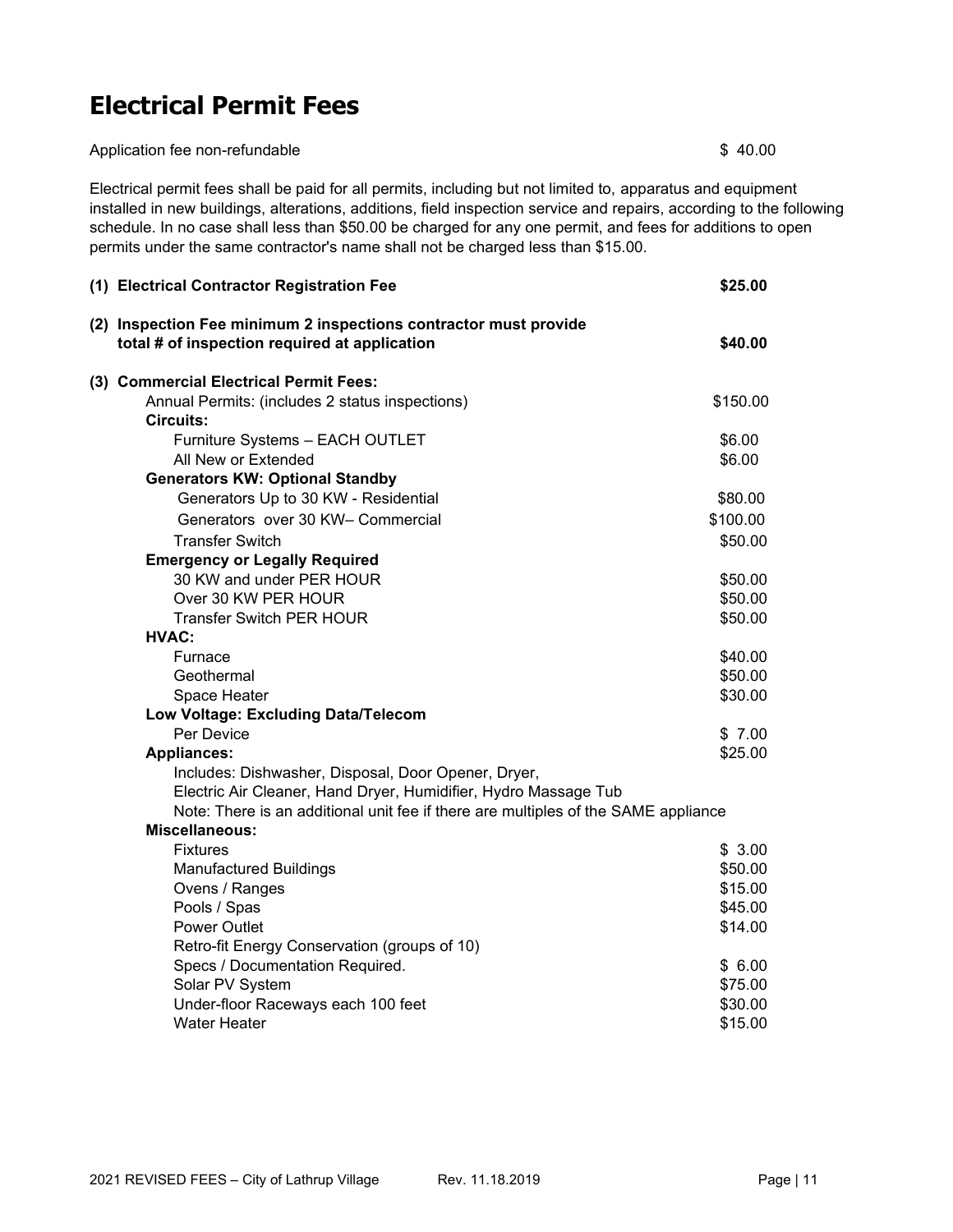| Motors KV, HP, KW, KVA:                                                                           |                    |
|---------------------------------------------------------------------------------------------------|--------------------|
| 1/4 to 10                                                                                         | \$25.00            |
| 11 to 30                                                                                          | \$30.00            |
| 31 to 50                                                                                          | \$35.00            |
| Over 50                                                                                           | \$50.00            |
| <b>Refrigeration A/C:</b>                                                                         |                    |
| Up to 5 ton                                                                                       | \$50.00            |
| 5 to 40 ton                                                                                       | \$65.00            |
| Over 40 ton                                                                                       | \$80.00            |
|                                                                                                   |                    |
| Service (600 volts and under):<br>100 to 400 amp                                                  | \$40.00            |
| 401 to 800 amp                                                                                    | \$60.00            |
| Over 800                                                                                          | \$75.00            |
| Temporary                                                                                         | \$50.00            |
| Service (Over 600 volts):                                                                         |                    |
| Up to 100 amps                                                                                    | \$40.00            |
| Over 100 amps                                                                                     | \$60.00            |
| Feeders: Each 100 Feet or less                                                                    | \$30.00            |
| Signs:                                                                                            |                    |
| Circuit - EACH                                                                                    | \$45.00            |
| Connect / Reconnect - EACH                                                                        | \$45.00            |
| Outline Lighting (Neon) First 50 Feet                                                             | \$50.00            |
| Each Additional 50 Feet                                                                           | \$30.00            |
| <b>Special Inspections:</b>                                                                       |                    |
| Circus / Carnival                                                                                 | \$100.00           |
| <b>Temporary Displays</b>                                                                         | \$50.00            |
| (4) Fire Alarm System Fees:                                                                       |                    |
| <b>Fire Alarm Systems:</b>                                                                        |                    |
| Plan Review (3 or more devices)                                                                   | \$150.00           |
| Alarm Control Panel, NAC Panel, Initiating Device,                                                | \$50.00            |
| <b>Auxiliary Control Device Dialer</b>                                                            | \$25.00            |
| A/V device, Communication Device - EACH                                                           | \$10.00            |
| <b>Remote Annunciators</b>                                                                        | \$25.00            |
| System Recertification: As Built Plans Required                                                   | \$250.00           |
| Minimum 10% of devices to be tested                                                               | \$10.00 per device |
| <b>Special Fire Suppression Systems:</b>                                                          |                    |
| (FM200, Pre Action, Dry Chemical, CO2, Clean Agent and similar systems)                           |                    |
| Devices monitored by FACP / Releasing panel<br>(Fire Suppression Permit and plan review required) | \$10.00 per device |
|                                                                                                   |                    |
| (5) Residential Electrical Permit Fees:<br><b>Circuits: Each individual</b>                       |                    |
| All New or Extended                                                                               | \$10.00            |
| <b>Arc Fault Protection</b>                                                                       | \$12.00            |
| HVAC:                                                                                             |                    |
| Condenser - New or Replacement                                                                    | \$20.00            |
| Furnace                                                                                           | \$15.00            |
| Geothermal HVAC                                                                                   | \$50.00            |
| Humidifier                                                                                        |                    |
|                                                                                                   | \$15.00            |
| Space Heater                                                                                      | \$20.00            |
| Whole House Fan                                                                                   | \$15.00            |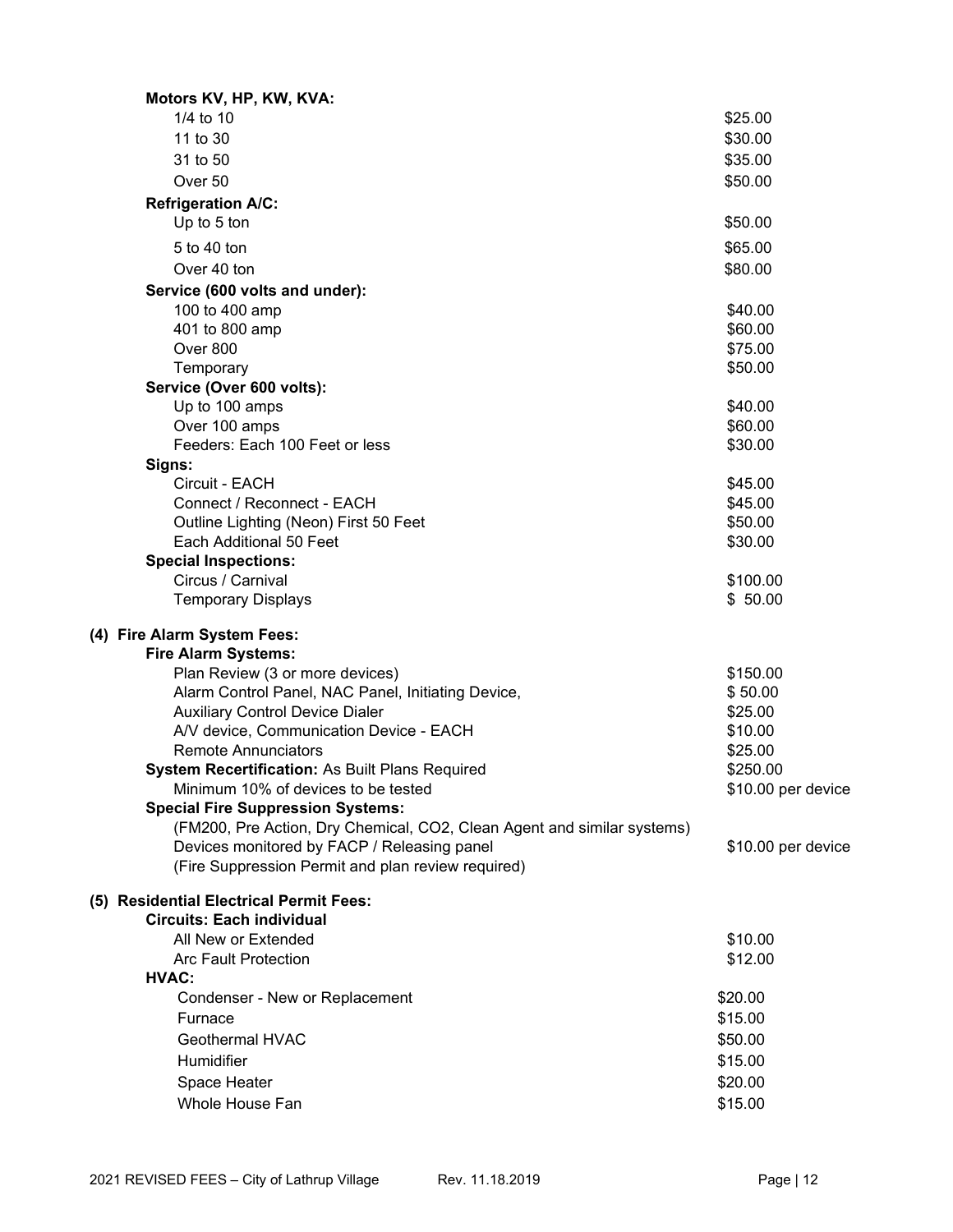| Low Voltage:                                                                                                                                                                                                                                                   |         |
|----------------------------------------------------------------------------------------------------------------------------------------------------------------------------------------------------------------------------------------------------------------|---------|
| Per Device                                                                                                                                                                                                                                                     | \$7.00  |
| Luminaires:                                                                                                                                                                                                                                                    | \$5.00  |
| Retro-fit Energy Conservation (groups of 10)                                                                                                                                                                                                                   | \$6.00  |
| Specs / Documentation Required                                                                                                                                                                                                                                 |         |
| Miscellaneous:                                                                                                                                                                                                                                                 |         |
| <b>Ceiling Fans</b>                                                                                                                                                                                                                                            | \$15.00 |
| Compactors                                                                                                                                                                                                                                                     | \$15.00 |
| Detached Garage                                                                                                                                                                                                                                                | \$50.00 |
| <b>Dishwasher</b>                                                                                                                                                                                                                                              | \$15.00 |
| Disposal                                                                                                                                                                                                                                                       | \$15.00 |
| Door Opener                                                                                                                                                                                                                                                    | \$15.00 |
| <b>Dryer</b>                                                                                                                                                                                                                                                   | \$15.00 |
| <b>Electric Air Cleaner</b>                                                                                                                                                                                                                                    | \$15.00 |
| <b>Manufactured Homes</b>                                                                                                                                                                                                                                      | \$60.00 |
| Ovens/Ranges                                                                                                                                                                                                                                                   | \$15.00 |
| Pools/Spas/Hydro Massage Tubs                                                                                                                                                                                                                                  | \$45.00 |
| Receptacle Outlets (groups of 5)                                                                                                                                                                                                                               | \$20.00 |
| Smoke Alarm - Hard Wired                                                                                                                                                                                                                                       | \$10.00 |
| Solar PV System                                                                                                                                                                                                                                                | \$50.00 |
| <b>Water Heater</b>                                                                                                                                                                                                                                            | \$15.00 |
| <b>Well Pump</b>                                                                                                                                                                                                                                               | \$15.00 |
| Service (New Service or Change in Service):                                                                                                                                                                                                                    |         |
| 100 to 400 amp                                                                                                                                                                                                                                                 | \$50.00 |
| Temporary                                                                                                                                                                                                                                                      | \$50.00 |
| Sub-metering / IAC                                                                                                                                                                                                                                             | \$25.00 |
| General Repairs, Investigations, Specials, Etc.<br>For the general repairs and alterations to electrical equipment not<br>Specifically covered in the above classifications, a charge of<br>\$40.00 per hour or \$10.00 per 1⁄4 fraction thereof shall be made |         |
| For inspection rendered with a minimum fee of \$40.00                                                                                                                                                                                                          | \$40.00 |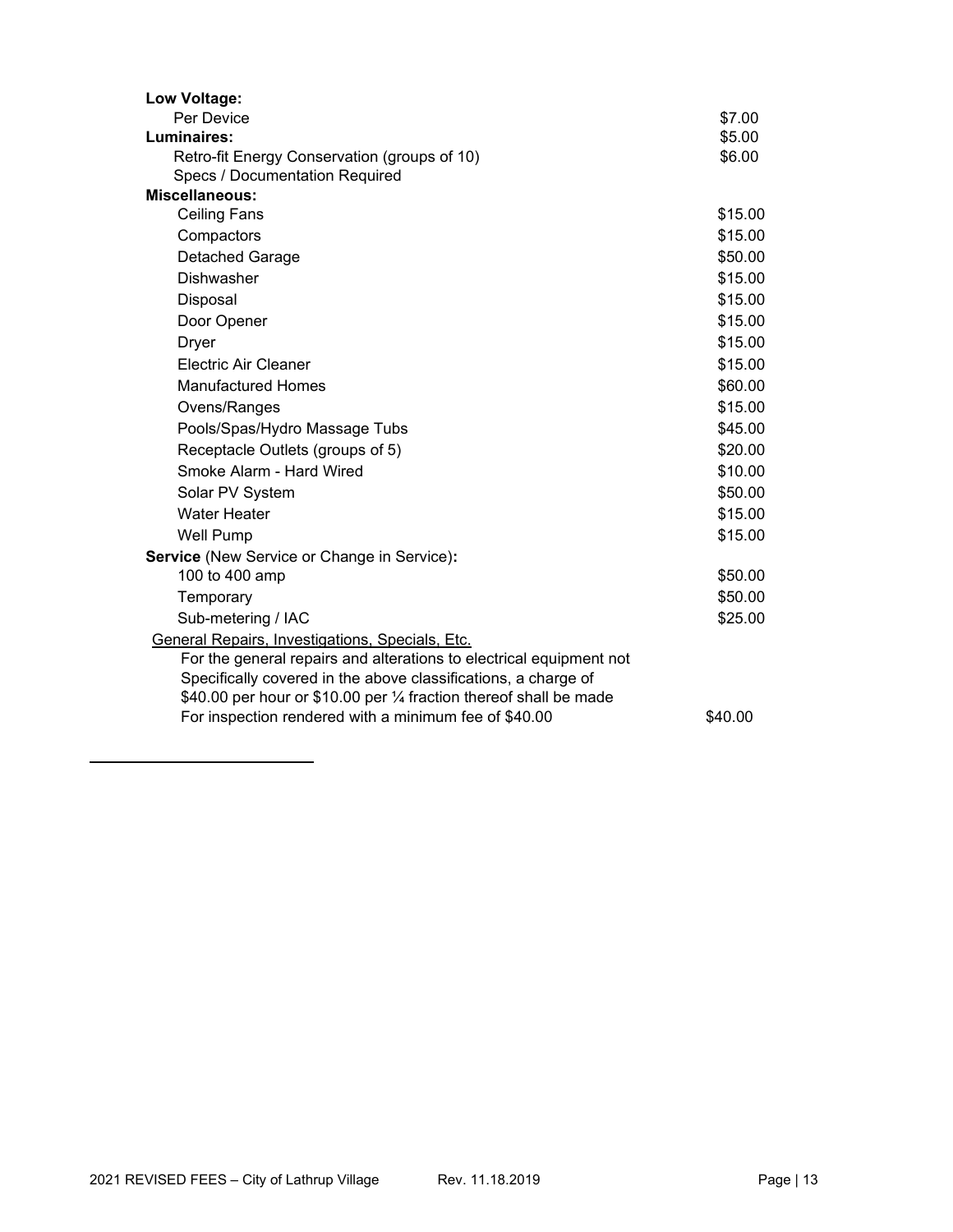# **Plumbing Permit Fees**

Application fee non-refundable \$40.00

Plumbing permit fees shall be paid for all permits, including but not limited to, apparatus and equipment installed in new buildings, alterations, additions, field inspection service and repairs, according to the following schedule. In no case shall less than \$50.00 be charged for any one permit, and fees for additions to open permits under the same contractor's name shall not be charged less than \$15.00.

| <b>Plumbing Contractor Registration Fee \$15.00</b>                   |          |
|-----------------------------------------------------------------------|----------|
| Inspection Fee (minimum 2 inspections contractor must provide total # |          |
| of inspection required at application                                 | \$40.00  |
| <b>Commercial Plumbing Fees:</b>                                      |          |
| Air Admittance Valve                                                  |          |
| <b>Backflow Preventer:</b>                                            | \$15.00  |
| <b>Beverage Dispenser</b>                                             | \$15.00  |
| Coffee Maker                                                          | \$15.00  |
| <b>Fire Sprinkler</b>                                                 | \$35.00  |
| Lawn Sprinkler                                                        | \$50.00  |
| Miscellaneous                                                         | \$15.00  |
| <b>Source Line Protection</b>                                         | \$35.00  |
| <b>Basement Waterproofing System</b>                                  | \$50.00  |
| Bath                                                                  | \$15.00  |
| <b>Building Drain to Sewer</b>                                        | \$25.00  |
| Catch Basin/Manhole                                                   | \$50.00  |
| <b>Dishwasher</b>                                                     | \$15.00  |
| Disposal                                                              | \$15.00  |
| <b>Drinking Fountain</b>                                              | \$15.00  |
| <b>Floor Drain</b>                                                    | \$15.00  |
| Grease / Oil Interceptor                                              | \$30.00  |
| Hose Bibb                                                             | \$15.00  |
|                                                                       | \$35.00  |
| Hot Water Supply Boilers with                                         |          |
| Separate Storage Tanks (over 52 gallons)<br>Humidifier                | \$15.00  |
| Ice Maker (including backflow)                                        | \$15.00  |
| Inside Drains (ground water)                                          | \$25.00  |
| <b>Laundry Tub</b>                                                    | \$15.00  |
| Lavatory                                                              | \$15.00  |
| Medical/Dental Equipment                                              | \$15.00  |
| <b>Medical Gas Piping - EACH SYSTEM:</b>                              | \$40.00  |
| <b>Gas Pressure Test</b>                                              | \$35.00  |
| Outlet - EACH                                                         | \$5.00   |
| <b>Vacuum System Piping:</b>                                          | \$40.00  |
| <b>Pressure Test</b>                                                  | \$35.00  |
| Inlet - EACH                                                          | \$5.00   |
| <b>Miscellaneous Fixtures</b>                                         | \$15.00  |
| <b>Mixing Valve</b>                                                   | \$15.00  |
| <b>New Sewer Service:</b>                                             | \$125.00 |
| Over 4 Inspections - EACH                                             | \$40.00  |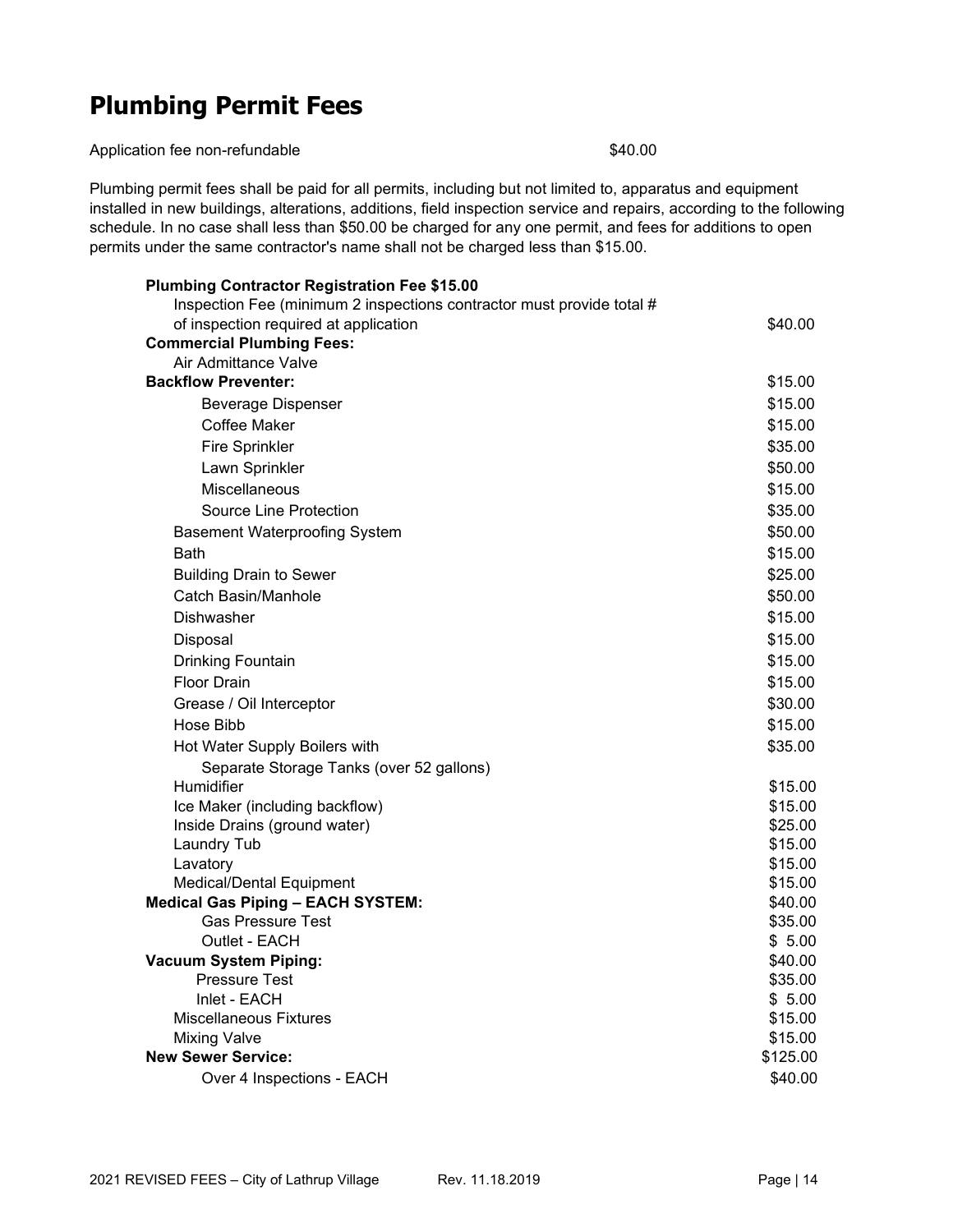| <b>New Water Service:</b>                    | \$125.00 |
|----------------------------------------------|----------|
| Over 4 Inspections - Each                    | \$40.00  |
|                                              |          |
| Pools:                                       |          |
| In-ground With or Without Heater             | \$65.00  |
| <b>Roof Conductors</b>                       | \$15.00  |
| Roof Sump                                    | \$15.00  |
| Septic Tank Replacement                      | \$20.00  |
| Service Sink                                 | \$15.00  |
| Sewer Repair                                 | \$50.00  |
| <b>Shower Pan:</b>                           | \$25.00  |
| When Requested Separately                    | \$50.00  |
| Shower Trap                                  | \$15.00  |
| Sink - Any type                              | \$15.00  |
| <b>Site Storm Sewer:</b>                     | \$125.00 |
| Over 4 Inspections- EACH                     | \$40.00  |
| Stacks/Waste/Soil/Vent                       | \$15.00  |
| Standpipe                                    | \$15.00  |
| <b>Sump Pump:</b>                            | \$30.00  |
| Sump Pump Discharge                          | \$30.00  |
| When Requested Separately                    | \$50.00  |
| Underground (Sanitary)                       | \$25.00  |
| Urinals                                      | \$15.00  |
| Wastes - Safe or Special                     | \$15.00  |
| <b>Water Closet</b>                          | \$15.00  |
| Water Cooled A/C units                       | \$35.00  |
| <b>Water Distribution Systems:</b>           |          |
| Each floor or per dwelling unit on multiples |          |
| $1/2" - 1"$                                  | \$30.00  |
| $1 - 1/4" - 4"$                              | \$50.00  |
| Over 4"                                      | \$100.00 |
| <b>Water Heater</b>                          | \$50.00  |
| <b>Residential Plumbing Fees:</b>            |          |
| Air Admittance Valve                         | \$15.00  |
| <b>Backflow Preventer</b>                    | \$15.00  |
| <b>Basement Waterproofing System</b>         | \$50.00  |
| Bath                                         | \$15.00  |
| <b>Building Drain to Sewer</b>               | \$25.00  |
| Dishwasher                                   | \$15.00  |
| Disposal                                     | \$15.00  |
| <b>Floor Drain</b>                           | \$15.00  |
| Hose Bibb                                    | \$15.00  |
| Humidifier                                   | \$15.00  |
| Ice Maker (including backflow)               | \$15.00  |
| Inside Drains (ground water)                 | \$25.00  |
|                                              |          |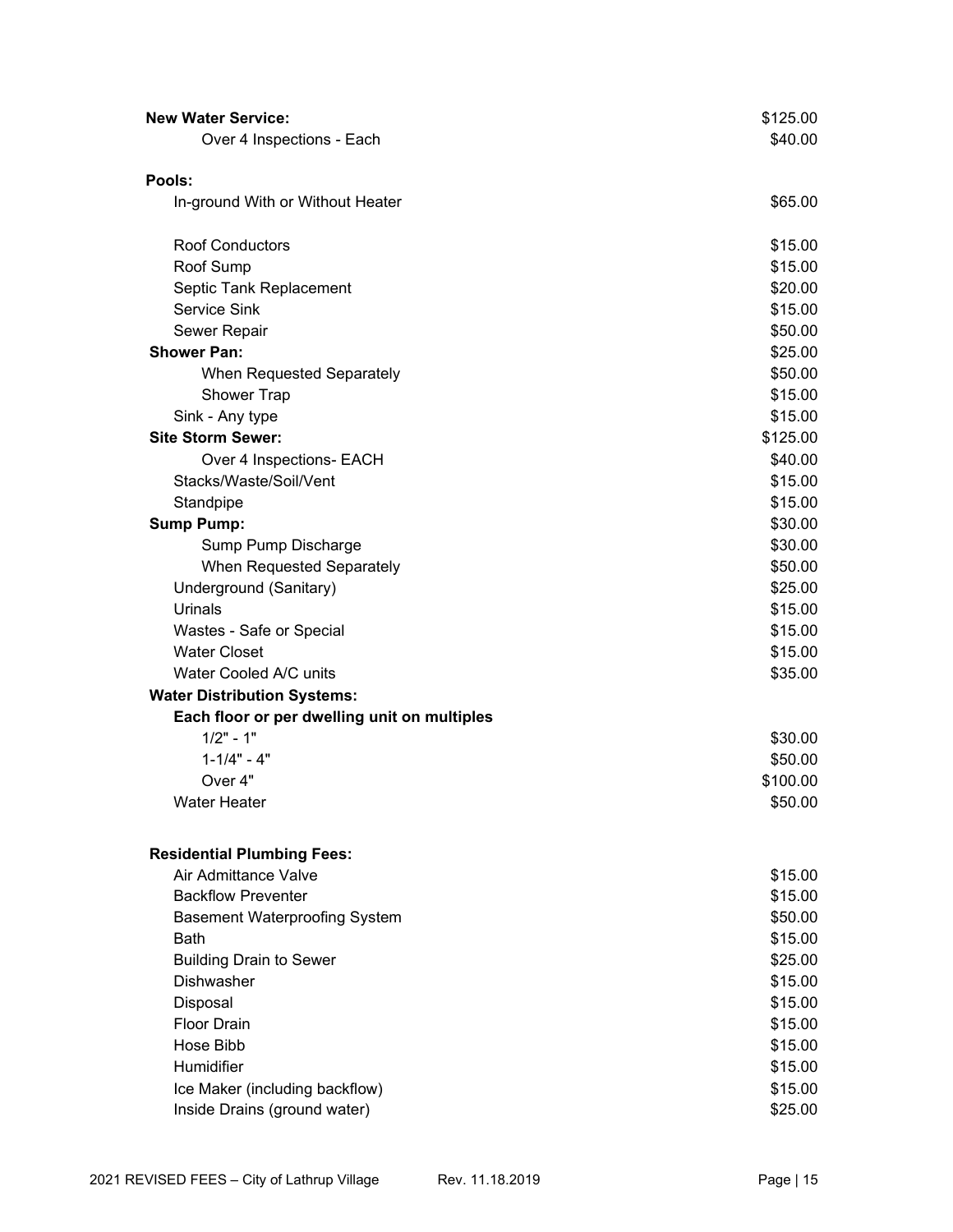| <b>Laundry Tub</b>                 | \$15.00  |
|------------------------------------|----------|
| Lavatory                           | \$15.00  |
| Lawn Sprinkler Supply/Backflow     | \$50.00  |
| <b>Miscellaneous Fixtures</b>      | \$15.00  |
| <b>Mixing Valve</b>                | \$15.00  |
| Standpipe                          | \$15.00  |
| <b>New Sewer Service:</b>          | \$55.00  |
| With Septic Bypass                 | \$100.00 |
| Over 4 Inspections - EACH          | \$40.00  |
| <b>New Water Service:</b>          | \$65.00  |
| Over 4 Inspections - EACH          | \$40.00  |
| <b>Well Abandonment</b>            | \$50.00  |
| Pools:                             |          |
| In-ground With or Without Heater   | \$65.00  |
| <b>Above Ground Heater</b>         | \$35.00  |
| <b>Roof Conductors</b>             | \$15.00  |
| Roof Sump                          | \$15.00  |
| Septic Tank Replacement            | \$20.00  |
| Sewer Repair                       | \$50.00  |
| Shower pan:                        | \$25.00  |
| When Requested Separately          | \$50.00  |
| <b>Shower Trap</b>                 | \$15.00  |
| Sink - Any Type                    | \$15.00  |
| Site Storm Drain                   | \$50.00  |
| Stacks/Waste/Soil/Vent             | \$15.00  |
| <b>Sump Pump:</b>                  | \$30.00  |
| Sump Pump Discharge                | \$30.00  |
| When Requested Separately          | \$50.00  |
| Underground (sanitary)             | \$25.00  |
| <b>Water Closet</b>                | \$15.00  |
| <b>Water Distribution Systems:</b> |          |
| $1/2" - 1"$                        | \$30.00  |
| $1 - 1/4" - 4"$                    | \$50.00  |
| Over 4"                            | \$100.00 |
| <b>Water Heater</b>                | \$50.00  |
|                                    |          |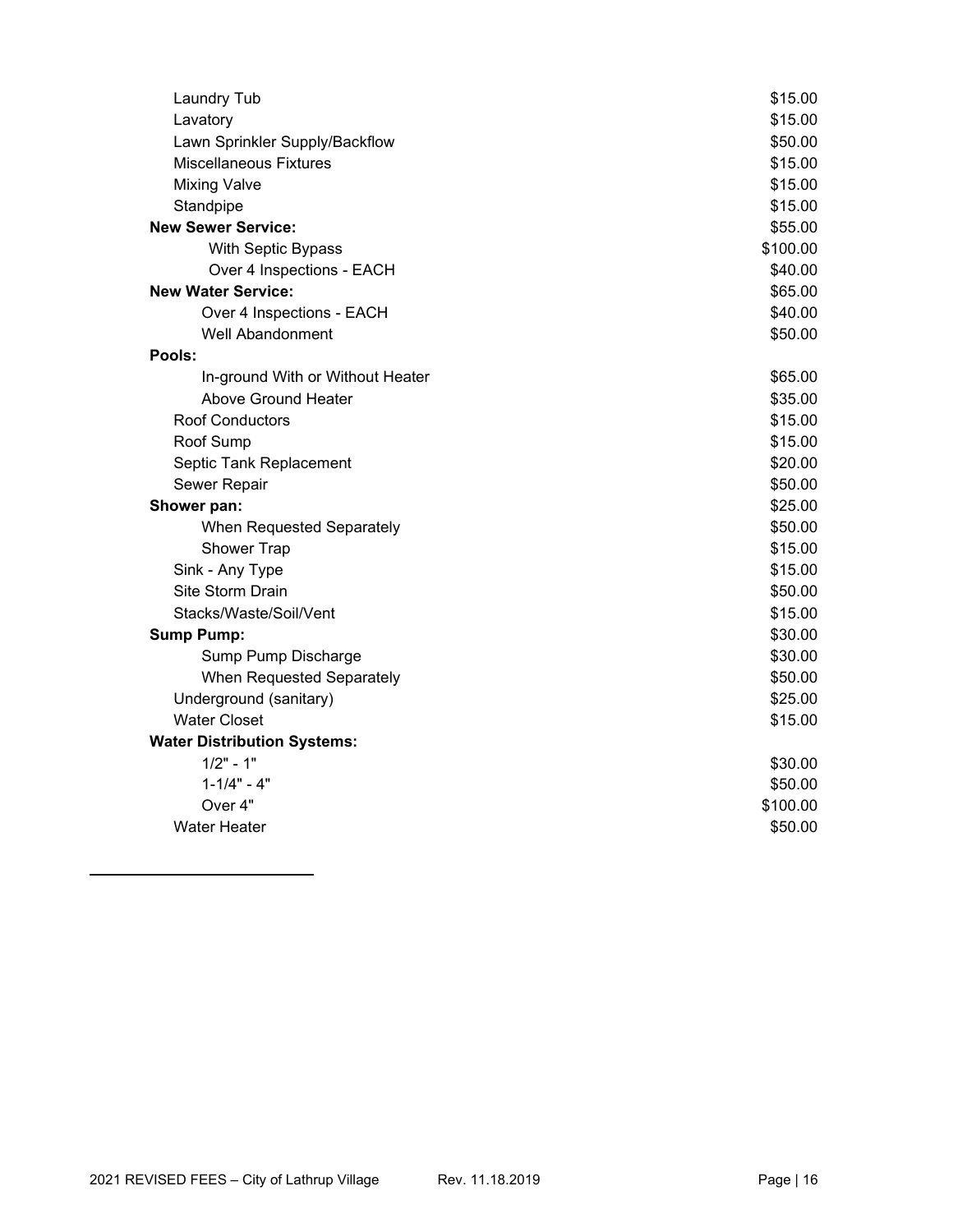## **Heating, Cooling and Burning Equipment and Apparatus Fees**

Application fee non-refundable  $$40.00$ 

Heating and cooling permit fees shall be paid for all permits, including but not limited to, apparatus and equipment installed in new buildings, alterations, additions, field inspection service and repairs, according to the following schedule. In no case shall less than \$50.00 be charged for any one permit, and fees for additions to open permits under the same contractor's name shall not be charged less than \$15.00.

| (1) | <b>Contractor registration fee</b><br><b>Each Inspections Minimum 2</b><br><b>Commercial Mechanical Fees:</b> | \$15.00<br>\$40.00<br>\$50.00 |
|-----|---------------------------------------------------------------------------------------------------------------|-------------------------------|
|     | <b>Chiller Systems:</b>                                                                                       |                               |
|     | <b>Air Cooled Condenser</b>                                                                                   |                               |
|     | Chiller                                                                                                       | \$60.00                       |
|     | <b>Cooling Tower</b>                                                                                          | \$50.00                       |
|     | <b>Water Cooled Condenser</b>                                                                                 | \$50.00                       |
|     | Duct:                                                                                                         |                               |
|     | Under 5,000 sq. ft. (per floor)                                                                               | \$45.00                       |
|     | Over 5,000 sq. ft. (per floor)                                                                                | \$60.00                       |
|     | Diffuser (relocate/replace) - EACH                                                                            | \$5.00                        |
|     | Fan Coil/Reheat Box - EACH                                                                                    | \$10.00                       |
|     | Fire Dampers - EACH                                                                                           | \$10.00                       |
|     | VAV Box - EACH                                                                                                | \$10.00                       |
|     | <b>Exhaust Booth:</b>                                                                                         |                               |
|     | Plan Review (Required)                                                                                        | \$50.00                       |
|     | Auto-Body                                                                                                     | \$25.00                       |
|     | <b>Exhaust Duct</b>                                                                                           | \$25.00                       |
|     | <b>Exhaust Fan</b>                                                                                            | \$25.00                       |
|     | Hood                                                                                                          | \$25.00                       |
|     | Industrial Labs PER HOOD                                                                                      | \$10.00                       |
|     | Make-up Air Equipment                                                                                         | \$25.00                       |
|     | <b>Gas Piping:</b>                                                                                            |                               |
|     | Up to 5 Openings Includes Pressure Test                                                                       | \$60.00                       |
|     | <b>Each Additional Opening</b>                                                                                | \$5.00                        |
|     | <b>Generator: Includes Pressure Test</b>                                                                      | \$80.00                       |
|     | <b>HVAC Equipment:</b>                                                                                        |                               |
|     | A/C only                                                                                                      | \$50.00                       |
|     | <b>Boiler</b>                                                                                                 | \$50.00                       |
|     | <b>Computer Room HVAC</b>                                                                                     | \$60.00                       |
|     | Duct Smoke Detector - EACH                                                                                    | \$20.00                       |
|     | Economizer                                                                                                    | \$25.00                       |
|     | Furnace only                                                                                                  | \$50.00                       |
|     | Infrared Spot Heater - EACH                                                                                   | \$20.00                       |
|     | Mini-split Heat Pump                                                                                          | \$50.00                       |
|     | Radiant Tube Heater - EACH                                                                                    | \$20.00                       |
|     | RTU (roof top unit)                                                                                           | \$60.00                       |
|     | Kitchen:                                                                                                      |                               |
|     | <b>Capture Test</b>                                                                                           | \$75.00                       |
|     | Hood/Duct Work                                                                                                | \$75.00                       |
|     | Make-up Exhaust Fan (per system)                                                                              | \$75.00                       |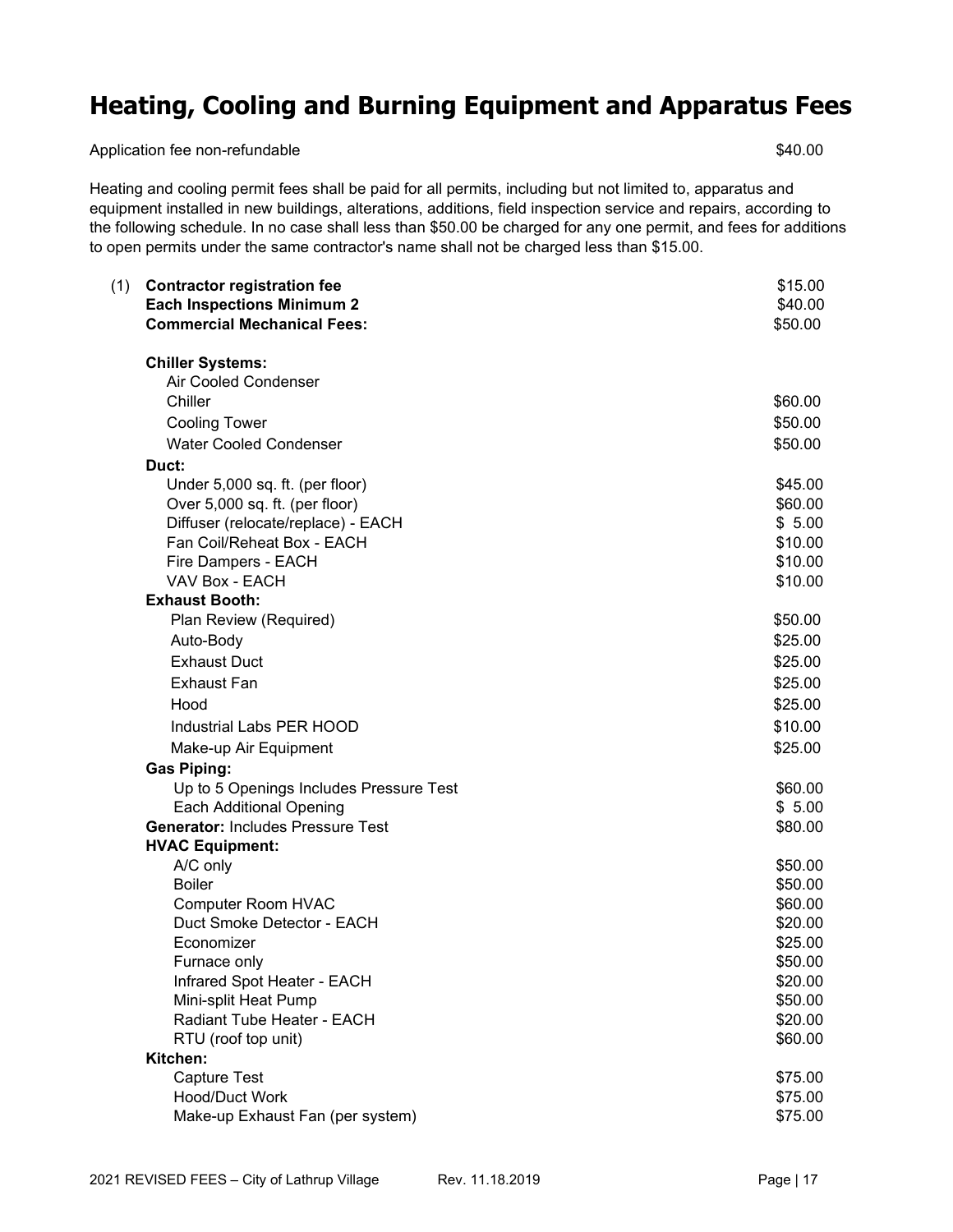| <b>Kitchen Equipment:</b> |         |
|---------------------------|---------|
| Fryer                     | \$15.00 |
| Grill                     | \$15.00 |
| Stove                     | \$15.00 |
| <b>Broiler</b>            | \$15.00 |
| <b>Barbeque</b>           | \$15.00 |
| All Others                | \$15.00 |
| <b>Process Piping:</b>    |         |
| Hydronic/Steam            | \$60.00 |
| <b>Pressure Test</b>      | \$50.00 |
| <b>Refrigeration:</b>     |         |
| Coolers/Freezers          | \$50.00 |
| <b>Evaporator Coils</b>   | \$50.00 |
| <b>Pressure Test</b>      | \$50.00 |
| <b>Solar Piping</b>       | \$60.00 |
| <b>Water Heater</b>       | \$50.00 |

#### (2) **Fire Suppression System Fees:**

#### **Fire suppression systems:**

| Plan review (3 or more devices)                                                      | \$150.00 |
|--------------------------------------------------------------------------------------|----------|
| Standpipe systems                                                                    | \$50.00  |
| Each hose connection / FDC                                                           | \$10.00  |
| Fire or jockey pumps and connections - each                                          | \$100.00 |
| <b>Special fire suppression systems:</b>                                             |          |
| FM200, Pre Action, Dry Chemical, CO2, Clean Agent, Deluge                            | \$100.00 |
| (Fire Alarm Permit and plan review required when tied to building fire alarm system) |          |
| Hood and duct fire suppression systems - each                                        | \$75.00  |
| Additional system at same location                                                   | \$50.00  |
|                                                                                      |          |

Fire suppression systems - Based on number of sprinkler heads / nozzles in system according to the following schedule (per floor):

| $1-10/$ \$50.00                                        | 51-100 / \$150.00  | 301-400 / \$350.00   |
|--------------------------------------------------------|--------------------|----------------------|
| 11-20 / \$75.00                                        | 101-200 / \$200.00 | 401-500 / \$425.00   |
| 21-50 / \$125.00                                       | 200-300 / \$275.00 | 500+heads / \$575.00 |
| Re-inspection fee for systems not ready for inspection |                    | \$50.00              |
| System Recertification (As Built Plans Required)       |                    | \$250.00             |

#### (3) **Residential Mechanical Fees:**

#### **Air Conditioning:**

| A/C Unit                           | \$50.00 |
|------------------------------------|---------|
| Air handler Replacement            | \$50.00 |
| <b>Condenser Replacement</b>       | \$50.00 |
| <b>Evaporator Coil Replacement</b> | \$50.00 |
| Mini-split heat pump               | \$50.00 |
| Heat Pump with Air Handler         | \$50.00 |